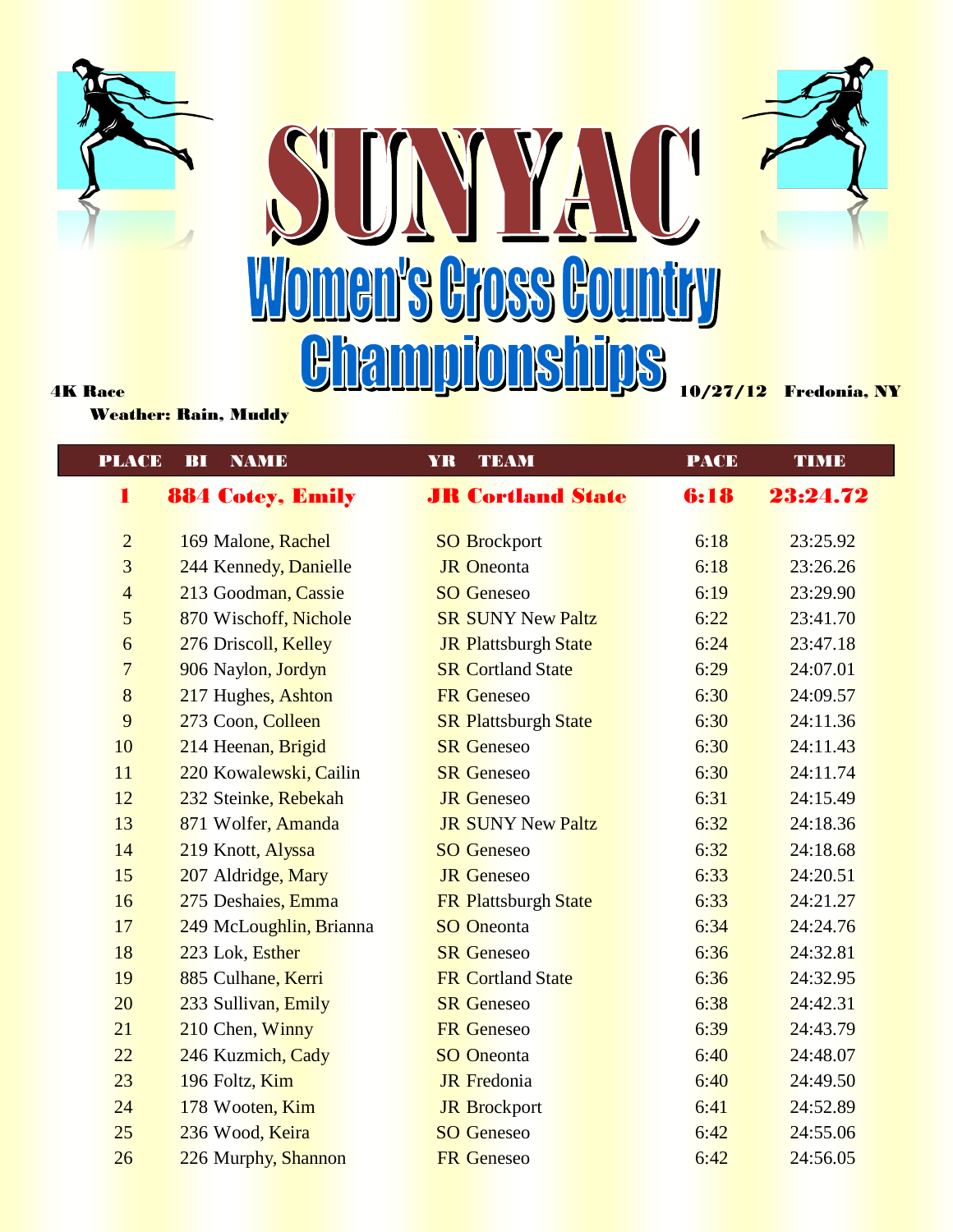| 27 | 242 Genovesi, Marielle   | <b>SO</b> Oneonta           | 6:43 | 24:58.36 |
|----|--------------------------|-----------------------------|------|----------|
| 28 | 872 Woych, Terisa        | <b>SO SUNY New Paltz</b>    | 6:43 | 25:00.58 |
| 29 | 254 Ryley, Allison       | <b>JR</b> Oneonta           | 6:43 | 25:00.89 |
| 30 | 222 Liberati, Marissa    | <b>SR</b> Geneseo           | 6:44 | 25:01.39 |
| 31 | 277 Ehmann, Katie        | <b>SO Plattsburgh State</b> | 6:44 | 25:01.46 |
| 32 | 194 Cocchiara, Amanda    | <b>SO</b> Fredonia          | 6:44 | 25:02.09 |
| 33 | 177 Wolniewicz, Chrissy  | <b>SR Brockport</b>         | 6:44 | 25:04.01 |
| 34 | 282 Schermerhorn, Amanda | <b>SR Plattsburgh State</b> | 6:47 | 25:15.80 |
| 35 | 193 Beaton, Leslie       | <b>SR</b> Fredonia          | 6:48 | 25:16.55 |
| 36 | 298 Joskow, Bridgette    | <b>SO SUNY New Paltz</b>    | 6:48 | 25:16.78 |
| 37 | 878 Bromm, Kelly         | <b>SO Cortland State</b>    | 6:48 | 25:18.39 |
| 38 | 206 Walsh, Kateri        | <b>SR</b> Fredonia          | 6:49 | 25:21.89 |
| 39 | 907 Ortiz, Danika        | <b>FR Cortland State</b>    | 6:49 | 25:21.96 |
| 40 | 250 McMorrow, Ceili      | <b>FR</b> Oneonta           | 6:50 | 25:23.87 |
| 41 | 183 Destefano, Victoria  | <b>JR Buffalo State</b>     | 6:50 | 25:25.36 |
| 42 | 199 Hourihan, Anna       | <b>JR</b> Fredonia          | 6:51 | 25:28.04 |
| 43 | 875 Bermudez, Nicole     | <b>FR Cortland State</b>    | 6:51 | 25:30.51 |
| 44 | 268 Sakowski, Christina  | <b>JR Oswego State</b>      | 6:52 | 25:33.07 |
| 45 | 241 Doyle, Mariel        | <b>SO</b> Oneonta           | 6:52 | 25:33.10 |
| 46 | 876 Blomback, Kayla      | <b>FR Cortland State</b>    | 6:52 | 25:33.32 |
| 47 | 179 Brooks, Sabrina      | <b>SO Buffalo State</b>     | 6:53 | 25:36.00 |
| 48 | 903 Little, Michelyn     | <b>FR Cortland State</b>    | 6:53 | 25:37.41 |
| 49 | 243 Hitchcock, Marisa    | <b>SO</b> Oneonta           | 6:54 | 25:39.45 |
| 50 | 264 Murphy, Meghan       | <b>SO Oswego State</b>      | 6:54 | 25:41.08 |
| 51 | 190 Rivera, Ana          | <b>SO Buffalo State</b>     | 6:55 | 25:43.09 |
| 52 | 245 Krug, Caitlyn        |                             | 6:55 | 25:43.75 |
| 53 | 892 Gaspary, Mikayla     | <b>JR Cortland State</b>    | 6:55 | 25:45.29 |
| 54 | 908 Pettinicchi, Marina  | <b>SO Cortland State</b>    | 6:55 | 25:45.39 |
| 55 | 195 Conti, Alissa        | <b>JR</b> Fredonia          | 6:56 | 25:47.91 |
| 56 | 238 Cottone, Sarah       | <b>FR</b> Oneonta           | 6:59 | 25:58.20 |
| 57 | 263 Laris, Katie         | <b>FR Oswego State</b>      | 7:00 | 26:01.72 |
| 58 | 272 Boncore, Jasmine     | <b>JR Plattsburgh State</b> | 7:01 | 26:06.76 |
| 59 | 867 Putnam, Jessi        | <b>SO SUNY New Paltz</b>    | 7:02 | 26:08.88 |
| 60 | 200 List, Becca          | <b>JR</b> Fredonia          | 7:02 | 26:09.08 |
| 61 | 258 Bott, Katie          | <b>JR Oswego State</b>      | 7:02 | 26:09.22 |
| 62 | 201 Palmeri, Emily       | <b>SO</b> Fredonia          | 7:03 | 26:13.67 |
| 63 | 186 McNamara, Katlyn     | <b>FR Buffalo State</b>     | 7:05 | 26:20.86 |
| 64 | 173 Noonan, Emily        | <b>FR Brockport</b>         | 7:05 | 26:21.70 |
| 65 | 890 Fairbanks, Alexis    | <b>SR Cortland State</b>    | 7:05 | 26:21.99 |
| 66 | 866 Prusik, Andrea       | <b>JR SUNY New Paltz</b>    | 7:06 | 26:23.41 |
|    |                          |                             |      |          |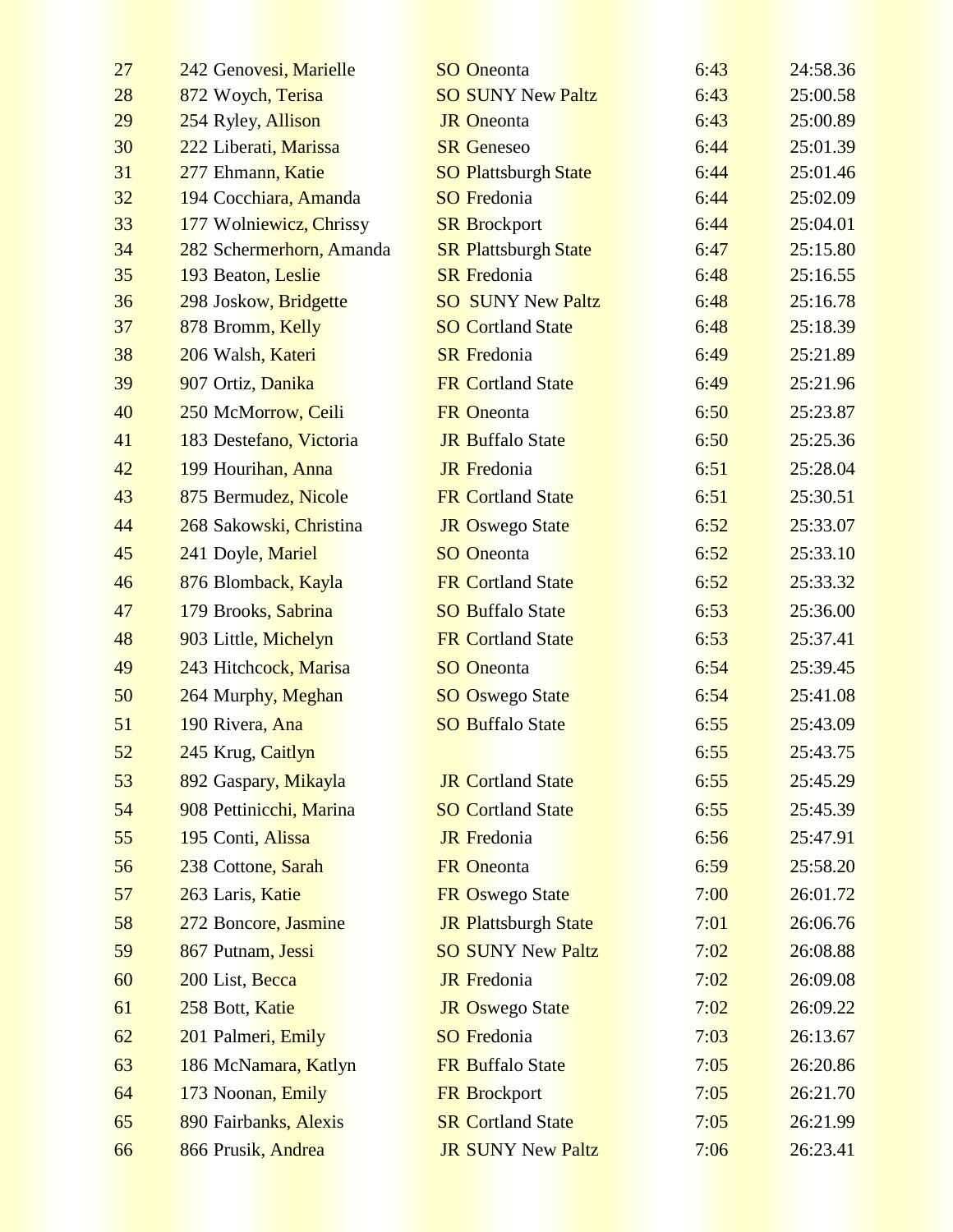| 67  | 889 Eikeseth, Dayna       | <b>JR Cortland State</b>    | 7:06 | 26:24.17 |
|-----|---------------------------|-----------------------------|------|----------|
| 68  | 209 Castrogivanni, Joanna | <b>SO</b> Geneseo           | 7:07 | 26:27.31 |
| 69  | 296 Halikias, Danielle    | <b>FR SUNY New Paltz</b>    | 7:08 | 26:30.61 |
| 70  | 191 Smith, Julia          | <b>SO Buffalo State</b>     | 7:08 | 26:30.63 |
| 71  | 299 Levy, Rachel          | <b>FR SUNY New Paltz</b>    | 7:08 | 26:32.33 |
| 72  | 891 Fischman, Colleen     | <b>JR Cortland State</b>    | 7:08 | 26:32.46 |
| 73  | 165 Behlmaier, Jen        | <b>JR</b> Brockport         | 7:08 | 26:33.40 |
| 74  | 888 Dye, Ameena           | <b>SO Cortland State</b>    | 7:08 | 26:33.95 |
| 75  | 865 Mocete, Maggie        | <b>JR SUNY New Paltz</b>    | 7:09 | 26:36.07 |
| 76  | 247 LeMaitre, Marlaena    | <b>SO</b> Oneonta           | 7:10 | 26:39.11 |
| 77  | 185 Hock, Taylor          | <b>FR Buffalo State</b>     | 7:11 | 26:41.73 |
| 78  | 198 Haag, Chelsea         | <b>SR</b> Fredonia          | 7:11 | 26:41.75 |
| 79  | 270 Tomaszewski, Marta    | <b>FR Oswego State</b>      | 7:11 | 26:44.10 |
| 80  | 248 Masucci, Jaclyn       | <b>SO</b> Oneonta           | 7:12 | 26:46.10 |
| 81  | 297 Harris, Samantha      | <b>SO SUNY New Paltz</b>    | 7:12 | 26:48.03 |
| 82  | 188 Parker, Rachel        | <b>SO Buffalo State</b>     | 7:13 | 26:49.99 |
| 83  | 176 Swertfeger, Sarah     | <b>FR Brockport</b>         | 7:13 | 26:50.53 |
| 84  | 868 Schaefer, Robyn       | <b>FR SUNY New Paltz</b>    | 7:14 | 26:54.17 |
| 85  | 279 Maginn, Briana        | <b>SO Plattsburgh State</b> | 7:14 | 26:54.21 |
| 86  | 181 Campagna, Nicole      | <b>SO Buffalo State</b>     | 7:14 | 26:55.33 |
| 87  | 175 Rakiewicz, Tess       | <b>SO Brockport</b>         | 7:14 | 26:55.49 |
| 88  | 174 Pankowski, Laura      | <b>SR Brockport</b>         | 7:17 | 27:04.59 |
| 89  | 170 McGough, Lizzy        | <b>FR Brockport</b>         | 7:17 | 27:05.30 |
| 90  | 869 Tirapelli, Alexa      | <b>SO SUNY New Paltz</b>    | 7:18 | 27:07.55 |
| 91  | 172 Nagle, Lelania        | <b>FR Brockport</b>         | 7:18 | 27:09.81 |
| 92  | 202 Richter, Angela       | <b>SO</b> Fredonia          | 7:19 | 27:11.60 |
| 93  | 259 Crocetti, Noelle      | <b>FR Oswego State</b>      | 7:19 | 27:12.70 |
| 94  | 287 Groshner, Hannah      | <b>SO Potsdam</b>           | 7:20 | 27:15.91 |
| 95  | 278 Joskow, Amanda        | <b>SO Plattsburgh State</b> | 7:20 | 27:18.57 |
| 96  | 269 Scheibel, Barb        | <b>SO Oswego State</b>      | 7:21 | 27:21.57 |
| 97  | 260 Duffer, Karlee        | FR Oswego State             | 7:23 | 27:27.22 |
| 98  | 171 Merritt, Beth         | <b>FR Brockport</b>         | 7:24 | 27:30.99 |
| 99  | 182 Davidson, Chelsea     | <b>SO Buffalo State</b>     | 7:25 | 27:36.39 |
| 100 | 166 Hollander, Liana      | <b>JR</b> Brockport         | 7:26 | 27:38.82 |
| 101 | 256 Ugolino, Cara         | <b>JR</b> Oneonta           | 7:26 | 27:39.62 |
| 102 | 257 Bielli, Sammy         | <b>JR Oswego State</b>      | 7:27 | 27:41.74 |
| 103 | 180 Brown, Elizabeth      | <b>SO Buffalo State</b>     | 7:28 | 27:45.97 |
| 104 | 204 Tresino, Katie        | FR Fredonia                 | 7:29 | 27:49.54 |
| 105 | 189 Peplowski, Melyssa    | <b>JR Buffalo State</b>     | 7:29 | 27:51.19 |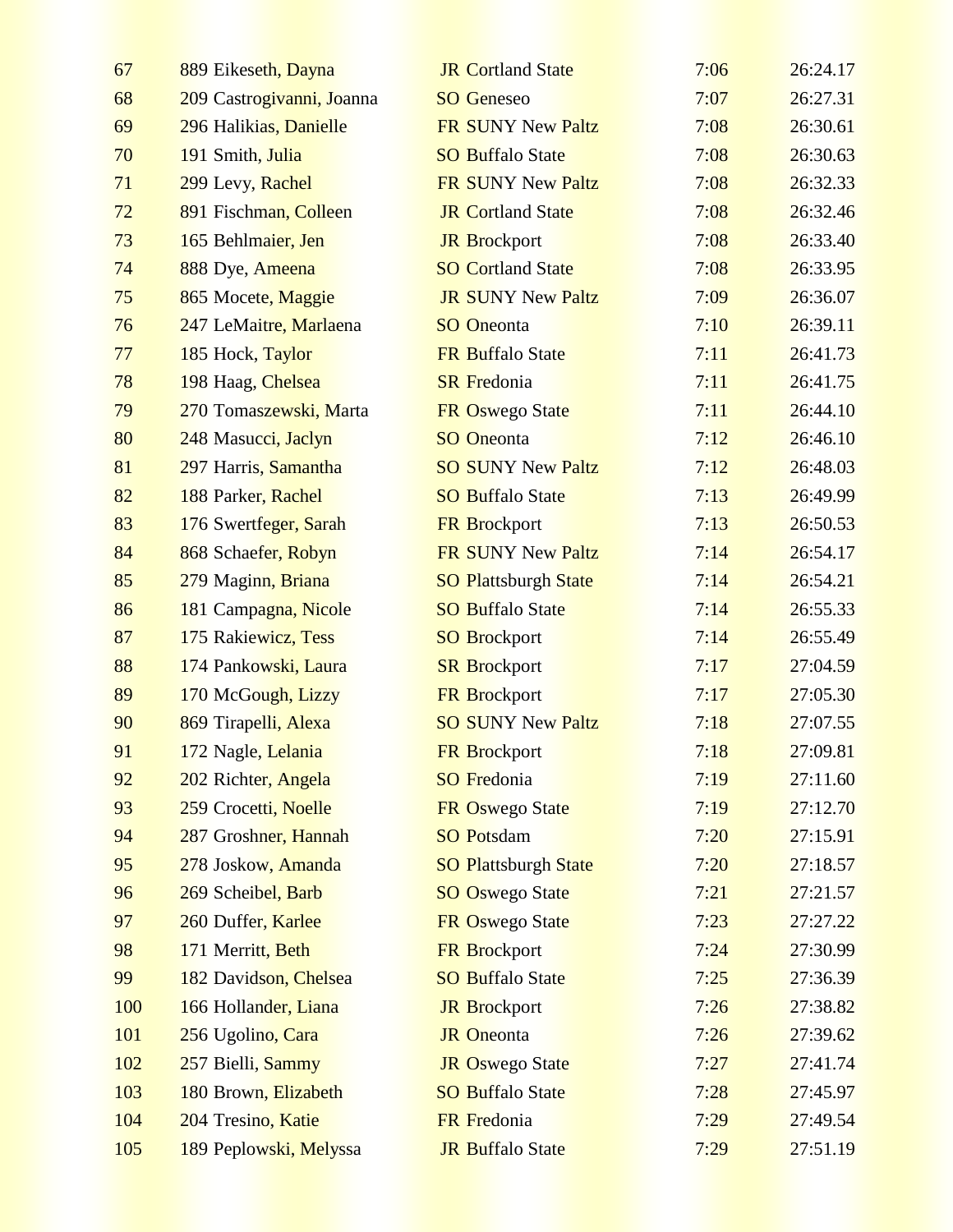| 106 | 197 Fritsch, Cassidy      | <b>FR</b> Fredonia          | 7:32  | 27:59.93 |
|-----|---------------------------|-----------------------------|-------|----------|
| 107 | 203 Rynders, Lindsay      | <b>SR</b> Fredonia          | 7:33  | 28:03.97 |
| 108 | 262 Lamie, Brittany       | <b>SO Oswego State</b>      | 7:33  | 28:04.99 |
| 109 | 168 La Vallee, Heather    | <b>FR Brockport</b>         | 7:37  | 28:18.43 |
| 110 | 293 Bartonicek, Christina | <b>SO SUNY New Paltz</b>    | 7:38  | 28:24.99 |
| 111 | 292 Rehm, Olivia          | <b>FR</b> Potsdam           | 7:39  | 28:25.84 |
| 112 | 283 Schweizer, Megan      | <b>FR Plattsburgh State</b> | 7:40  | 28:29.55 |
| 113 | 187 Murphy, Tara          | <b>JR Buffalo State</b>     | 7:40  | 28:32.23 |
| 114 | 167 Januszkiewicz, Britta | <b>JR</b> Brockport         | 7:40  | 28:32.55 |
| 115 | 192 Wojcik, Kim           | <b>SR Buffalo State</b>     | 7:42  | 28:37.62 |
| 116 | 280 McNally, Kelsey       | <b>FR Plattsburgh State</b> | 7:42  | 28:39.93 |
| 117 | 267 Rubio, Karina         | <b>SO Oswego State</b>      | 7:42  | 28:39.95 |
| 118 | 271 Vadala, Alexa         | <b>SR Oswego State</b>      | 7:43  | 28:41.95 |
| 119 | 281 Ozols, Erika          | <b>SR Plattsburgh State</b> | 7:44  | 28:45.20 |
| 120 | 205 Truby, Lauren         | <b>JR</b> Fredonia          | 7:44  | 28:45.36 |
| 121 | 864 McCarthy, Nikki       | <b>SR SUNY New Paltz</b>    | 7:49  | 29:04.31 |
| 122 | 284 Sheehan, Meghan       | <b>SR Plattsburgh State</b> | 7:52  | 29:17.35 |
| 123 | 255 Sanderson, Maggie     | <b>FR</b> Oneonta           | 7:55  | 29:28.34 |
| 124 | 261 Hannahan, Amy         | <b>FR Oswego State</b>      | 7:57  | 29:34.18 |
| 125 | 266 Riley, Katie          | <b>JRJ Oswego State</b>     | 8:00  | 29:44.55 |
| 126 | 290 Howe, Sarah           | <b>FR</b> Potsdam           | 8:32  | 31:45.34 |
| 127 | 274 Crannage, Hilary      | <b>SO Plattsburgh State</b> | 8:57  | 33:18.18 |
| 128 | 286 Dukett, Rebecca       | <b>SO Potsdam</b>           | 9:09  | 34:02.45 |
| 129 | 285 Behuniak, Sara        | <b>JR</b> Potsdam           | 9:16  | 34:27.67 |
| 130 | 288 Hall, Stephanie       | <b>SO Potsdam</b>           | 10:27 | 38:53.81 |

# TEAM SCORE

# PLACE BI NAME TIME 213 Goodman, Cassie 23:29.90 Scorer 8 217 Hughes, Ashton 24:09.57 Scorer 214 Heenan, Brigid 24:11.43 Scorer 220 Kowalewski, Calin 24:11.74 Scorer 232 Steinke, Rebekah 24:15.49 Scorer 219 Knott, Alyssa 24:18.68 Displacer 207 Aodridge, Mary 24:20.51 Displacer

# 1. Geneseo Total: Points 45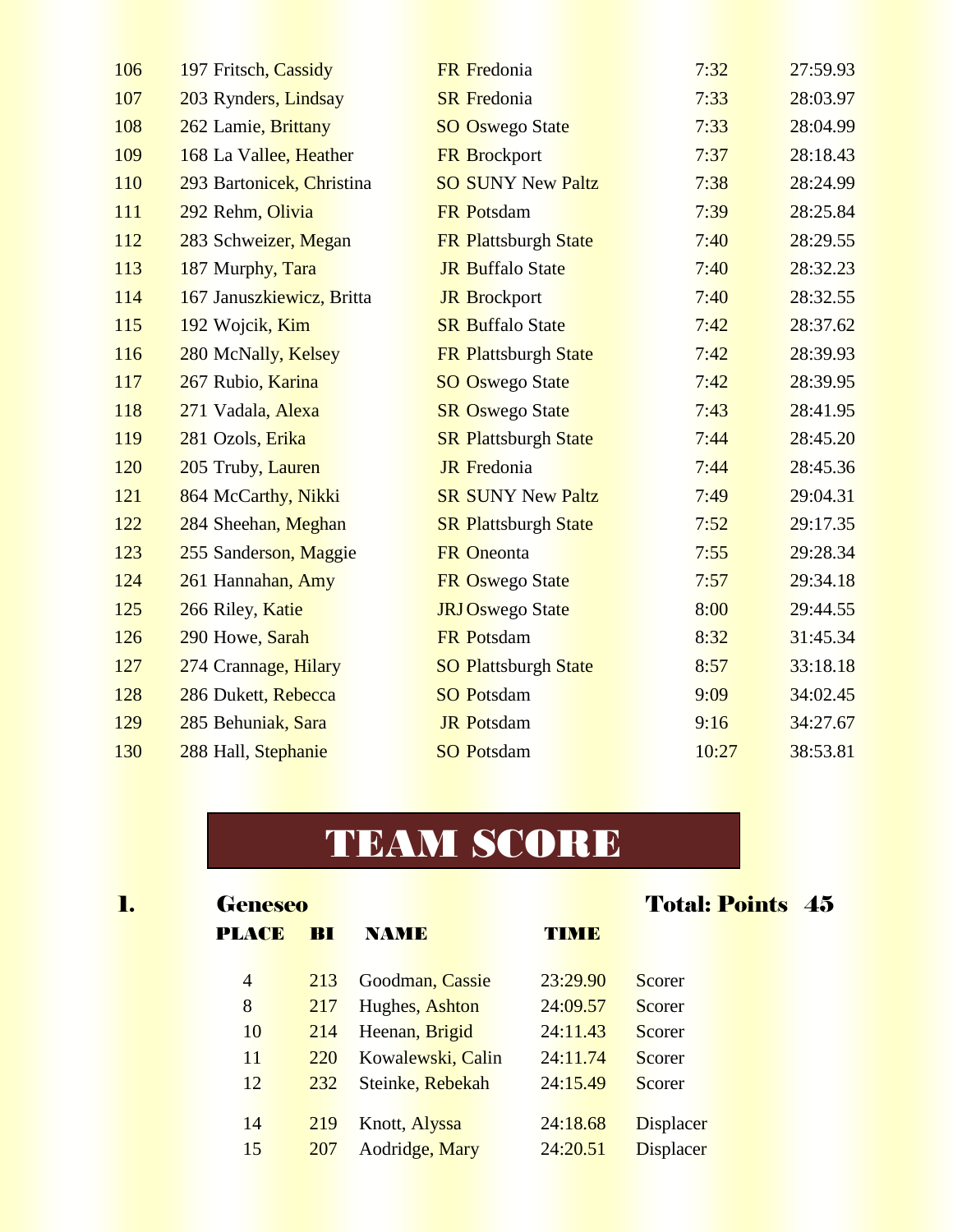# 2. Plattsburgh State Total: Points 84

| <b>PLACE</b> | RT  | <b>NAME</b>          | TIMB     |                  |
|--------------|-----|----------------------|----------|------------------|
| 6            | 276 | Driscoll, Kelley     | 23:47.18 | Scorer           |
| 9            | 273 | Coon, Colleen        | 24:11.36 | Scorer           |
| 16           | 275 | Deshaies, Emma       | 24:21.27 | Scorer           |
| 25           | 277 | Ehmann, Katie        | 25:01.46 | Scorer           |
| 28           | 282 | Schermerhorn, Amanda | 25:15.80 | Scorer           |
| 46           | 272 | Boncore, Jasmine     | 26:06.76 | <b>Displacer</b> |
| 60           | 279 | Maginn, Briana       | 26:54.21 | <b>Displacer</b> |

## 3. Oneonta Total: Points 85

| 3  | 244 | Kennedy, Danielle      | 23:26.26 | Scorer           |
|----|-----|------------------------|----------|------------------|
| 17 | 249 | McLoughlin, Brianna    | 24:24.76 | Scorer           |
| 19 | 246 | Kuzmich, Cady          | 24:48.07 | Scorer           |
| 22 | 242 | Genovesi, Marielle     | 24:58.36 | Scorer           |
| 24 | 254 | <b>Ryley</b> , Allison | 25:00.89 | Scorer           |
| 34 | 250 | McMorrow, Ceili        | 25:23.87 | <b>Displacer</b> |
|    |     |                        |          |                  |
| 39 | 241 | Doyle, Mariel          | 25:33.10 | Displacer        |
|    |     |                        |          |                  |

PLACE BI NAME TIME

# **4. Cortland State Total: Points 90**

PLACE BI NAME TIME

| 1  | 884 | Cotey, Emily     | 23:24.72 | Scorer           |
|----|-----|------------------|----------|------------------|
| 7  | 906 | Naylon, Jordyn   | 24:07.01 | Scorer           |
| 18 | 885 | Culhane, Kerri   | 24:32.95 | Scorer           |
| 31 | 878 | Bromm, Kelly     | 25:18.39 | Scorer           |
| 33 | 907 | Ortiz, Danika    | 25:21.96 | Scorer           |
|    |     |                  |          |                  |
| 37 | 875 | Bermudez, Nicole | 25:30.51 | <b>Displacer</b> |
| 40 | 876 | Blomback, Kayla  | 25:33.32 | <b>Displacer</b> |

### PLACE BI NAME TIME

| 5 <sup>1</sup>  | 870 | Wischoff, Nichole  | 23:41.70 | Scorer           |
|-----------------|-----|--------------------|----------|------------------|
| 13              | 871 | Wolfer, Amanda     | 24:18.30 | Scorer           |
| 23              | 872 | Woych, Terisa      | 25:00.58 | Scorer           |
| 30 <sup>°</sup> | 298 | Joskow, Bridgette  | 25:16.78 | Scorer           |
| 47              | 867 | Putnam, Jessi      | 26:08.88 | Scorer           |
| 52              | 866 | Prusik, Andrea     | 26:23.41 | <b>Displacer</b> |
|                 |     |                    |          |                  |
| 53              | 296 | Halikias, Danielle | 26:30.61 | <b>Displacer</b> |

| 26 | Scorer    |  |
|----|-----------|--|
| 76 | Scorer    |  |
| 07 | Scorer    |  |
| 36 | Scorer    |  |
| 89 | Scorer    |  |
| 87 | Displacer |  |
| 10 | Displacer |  |

# **5. SUNY New Paltz Total: Points 118**

| "  | ponei  |  |
|----|--------|--|
| 58 | Scorer |  |
| 78 | Scorer |  |
| 38 | Scorer |  |
|    |        |  |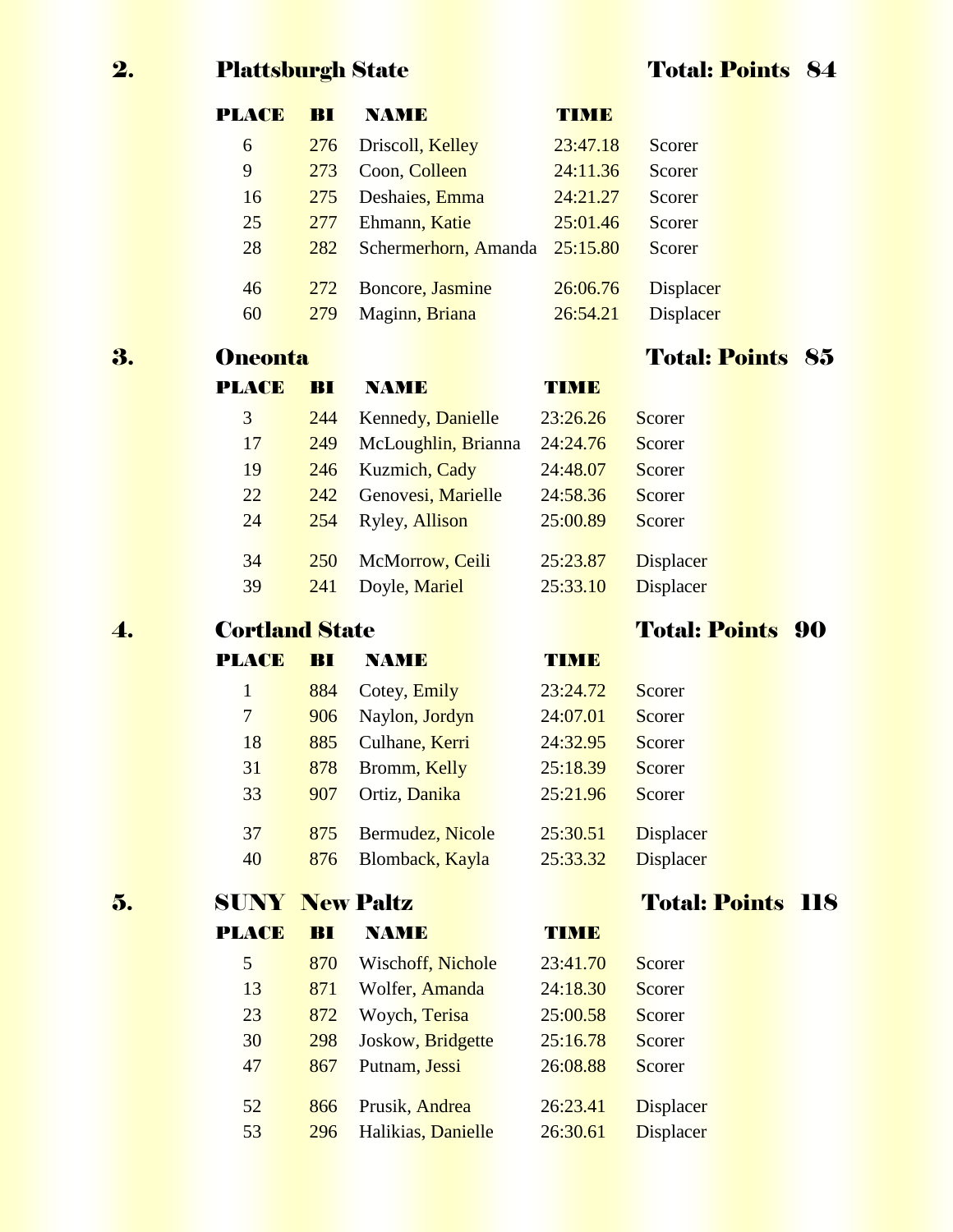| 6.        | Fredonia                            |     |                     |          |                  | <b>Total: Points 143</b> |
|-----------|-------------------------------------|-----|---------------------|----------|------------------|--------------------------|
|           | <b>PLACE</b>                        | BI  | <b>NAME</b>         | TIME     |                  |                          |
|           | 20                                  | 196 | Foltz, Kim          | 24:49.50 | Scorer           |                          |
|           | 26                                  | 194 | Cocchiara, Amanda   | 25:02.09 | Scorer           |                          |
|           | 29                                  | 193 | Beaton, Lesie       | 25:16.55 | Scorer           |                          |
|           | 32                                  | 206 | Walsh, Kateri       | 25:21.89 | Scorer           |                          |
|           | 36                                  | 199 | Hourihan, Anna      | 25:28.04 | Scorer           |                          |
|           | 44                                  | 195 | Conti, Alissa       | 25:47.91 | <b>Displacer</b> |                          |
|           | 48                                  | 200 | List, Becca         | 26:09.08 | <b>Displacer</b> |                          |
| 7.        | <b>Brockport</b>                    |     |                     |          |                  | Total: Points 156        |
|           | <b>PLACE</b>                        | BI  | <b>NAME</b>         | TIME     |                  |                          |
|           | $\overline{2}$                      | 169 | Malone, Rachel      | 23:25.92 | Scorer           |                          |
|           | 21                                  | 178 | Wooten, Kim         | 24:52.89 | Scorer           |                          |
|           | 27                                  | 177 | Woiniewicz, Chrissy | 25:04.01 | Scorer           |                          |
|           | 51                                  | 173 | Noonan, Emily       | 26:21.70 | Scorer           |                          |
|           | 55                                  | 165 | Behimaier, Jen      | 26:33.40 | Scorer           |                          |
|           | 59                                  | 176 | Swertfeger, Sarah   | 26:50.53 | <b>Displacer</b> |                          |
|           | 61                                  | 175 | Rakiewicz, Tess     | 26:55.49 | <b>Displacer</b> |                          |
| <b>8.</b> | <b>Buffalo State</b>                |     |                     |          |                  | <b>Total: Points 223</b> |
|           |                                     |     |                     |          |                  |                          |
|           | <b>PLACE</b>                        | BI  | <b>NAME</b>         | TIME     |                  |                          |
|           | 35                                  | 183 | Destefano, Victoria | 25:25.36 | Scorer           |                          |
|           | 41                                  | 179 | Brooks, Sabrina     | 25:36.00 | Scorer           |                          |
|           | 43                                  | 190 | Rivera, Ana         | 25:43.09 | Scorer           |                          |
|           | 50                                  | 186 | McNamara, Katlyn    | 26:20.86 | Scorer           |                          |
|           | 54                                  | 191 | Smith, Julia        | 26:30.63 | Scorer           |                          |
|           | 56                                  | 185 | Hock, Taylor        | 26:41.73 | <b>Displacer</b> |                          |
|           | 58                                  | 188 | Parker, Rachel      | 26:49.99 | <b>Displacer</b> |                          |
|           |                                     |     |                     |          |                  | <b>Total: Points 231</b> |
|           | <b>Oswego State</b><br><b>PLACE</b> | BI  | <b>NAME</b>         | TIME     |                  |                          |
| 9.        | 38                                  | 268 | Sakowski, Christina | 25:33.07 | Scorer           |                          |
|           | 42                                  | 264 | Murphy, Meghan      | 25:41.08 | Scorer           |                          |
|           | 45                                  | 263 | Laris, Katie        | 26:01.72 | Scorer           |                          |
|           | 49                                  | 258 | Bott, Katie         | 26:09.22 | Scorer           |                          |
|           | 57                                  | 270 | Tornaszewski, Marta | 26:44.10 | Scorer           |                          |
|           | 62                                  | 259 | Crocetti, Noelle    | 27:12.70 | <b>Displacer</b> |                          |
|           | 64                                  | 269 | Scheibel, Barb      | 27:21.57 | <b>Displacer</b> |                          |